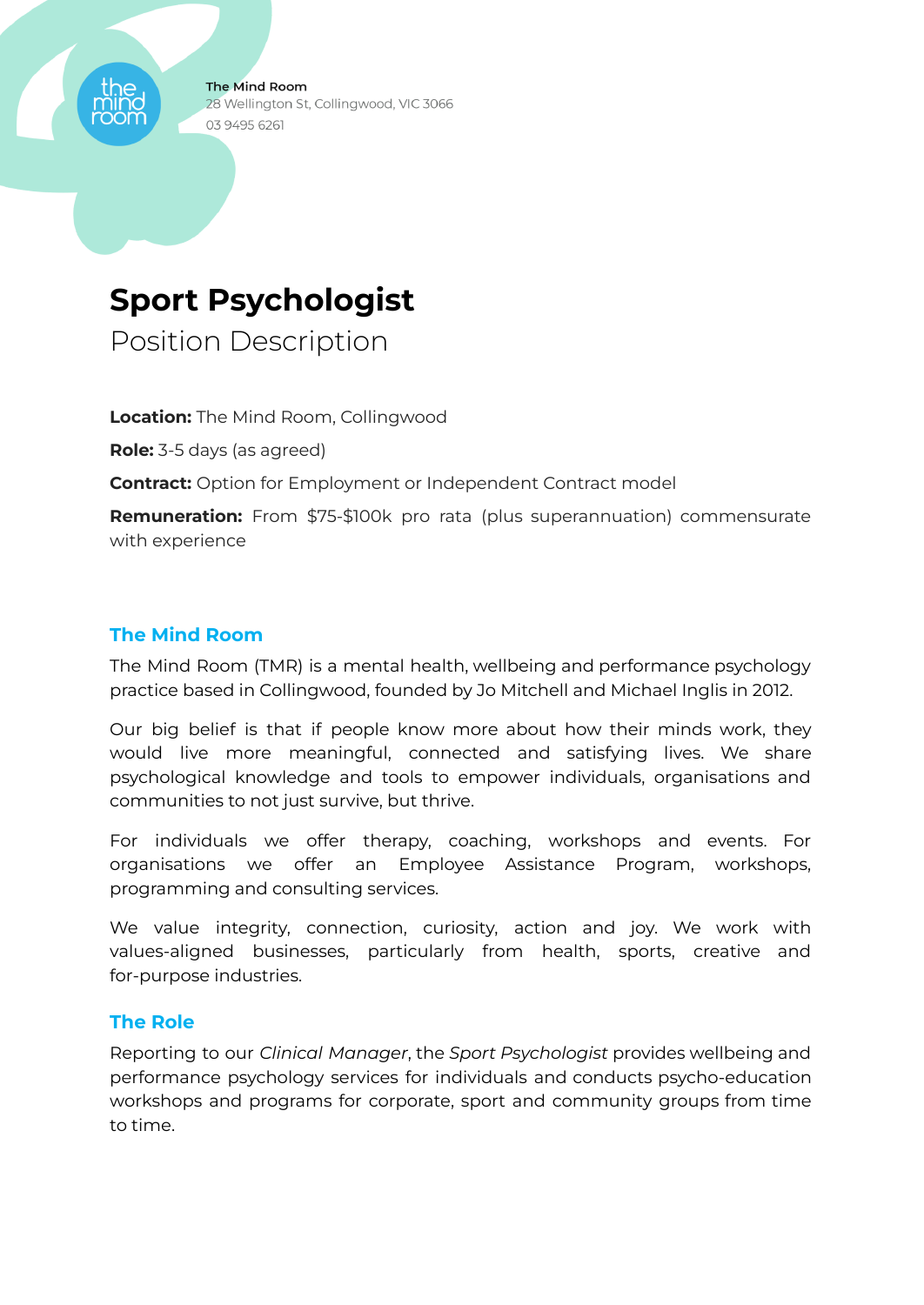## Key Responsibilities

A TMR Psychologist is responsible for (but not limited to):

- Supporting Clients
	- Assessing, treating and referring clients experiencing psychological disorders as well as wellbeing and coaching/performance work as training/experience allows
	- Undertaking the agreed average number of client sessions per week
- Client Administration and Caseload management
	- With support from FOH team, ensure daily client administration is done accurately and in a timely manner
	- Caseload management via regular communication with referring GPs and other health care professionals, monitoring client retention, discharging/archiving clients as appropriate, and notifying TMR's intake team of availability for new client bookings
- Facilitation and Program Delivery (optional)
	- Learn TMR modular workshop content (topics as agreed) and undertake assessment of content, style and tone.
	- Facilitate workshops and programs for community, business or sporting groups as agreed from time to time.
		- Work with TMR Business Producer to understand audience needs (including a pre-briefing call with the clients key contact)
	- Facilitate/deliver custom programs for sporting groups as agreed from time to time.
		- Partake in internal planning to understand project and determine role and responsibilities
		- Maintain relationships with external clients (as required)
		- Deliver services to sporting client as per services agreement
		- Complete reporting (as required)
- Content Development (optional)
	- Develop, contribute to and review content for TMR audiences consistent with TMR tone and branding guidelines as agreed. For example;
		- TMR Website Blog
		- TMR workshops and programs
		- Media interviews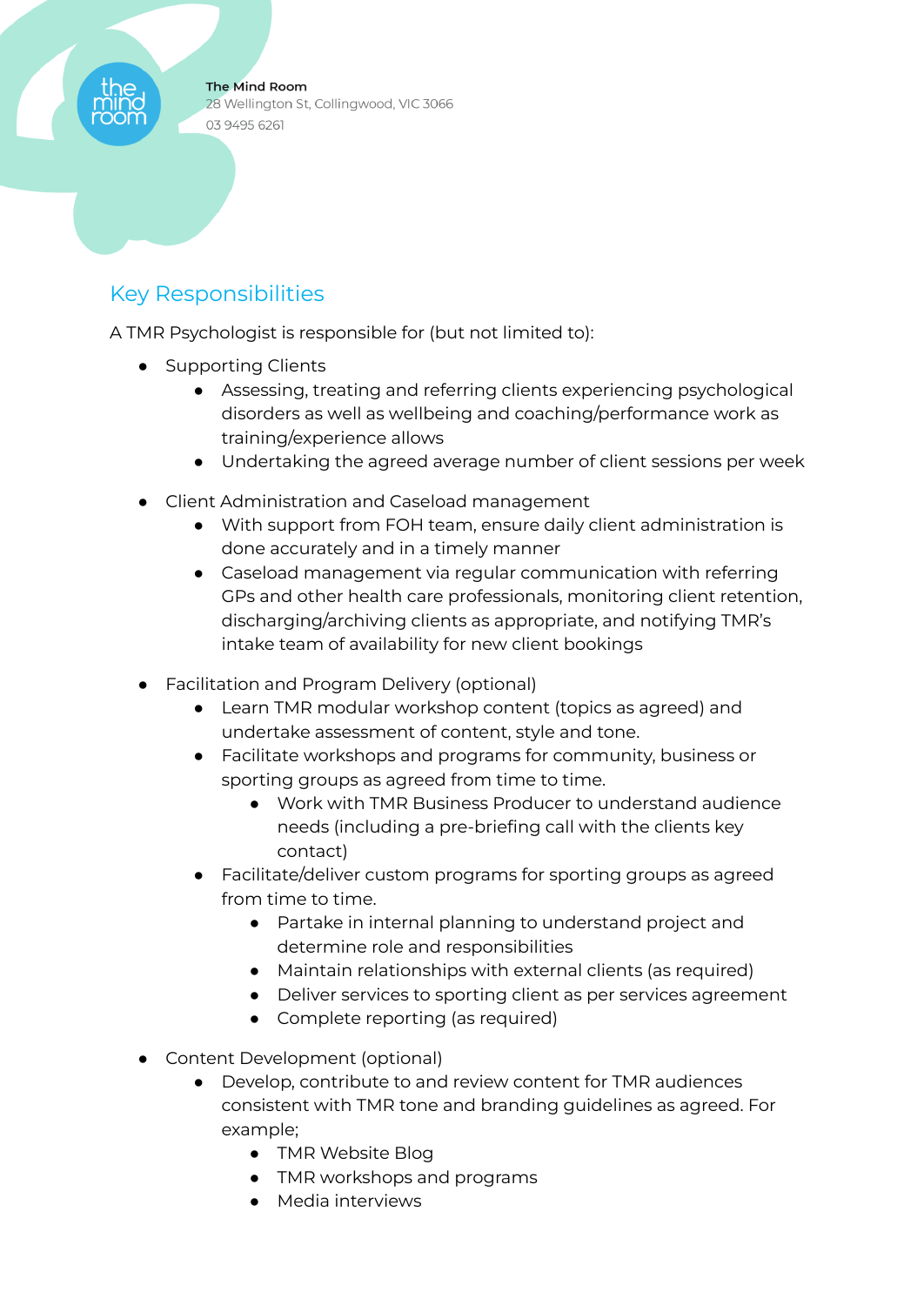- Learning, Growing and contributing
	- Attending TMR Peer Supervision sessions
	- Presenting to TMR Peer Supervision session program
	- Meeting registration requirements (e.g accessing regular external supervision and ongoing engagement in professional development activities)
	- Utilizing The Mind Room's Professional Development budget allocation to enhance learning, development and credentials
	- Proactively creating, developing and maintaining internal relationships
	- Demonstrating TMR values

#### Key Internal Relationships

- *Reports to:*
	- Clinical Manager
- *Endorsement Supervisor (if required)*
	- Director, Sport and Performance
- *Works with:*
	- Director, Sport and Performance
	- Front of House and Intake team (individual clients)
	- Partnerships and Innovation Team (workshop/program clients)
	- Director, Sport and Performance
	- Director, Wellbeing and Innovation

#### Required Skills and Attributes

- **Psychological skills:** A competent and capable psychologist who can triage, treat and refer for mental health issues.
- **Interpersonal skills:** Demonstrates excellent interpersonal skills. Is able to build and manage professional relationships, balancing professional competence with a warm and engaging manner.
- **Team Player:** Desire to work as part of a team, and is also able to work autonomously. An understanding of how to effectively manage team relationships, respect the role of all team members, and help make all our lives a little easier and more joyful.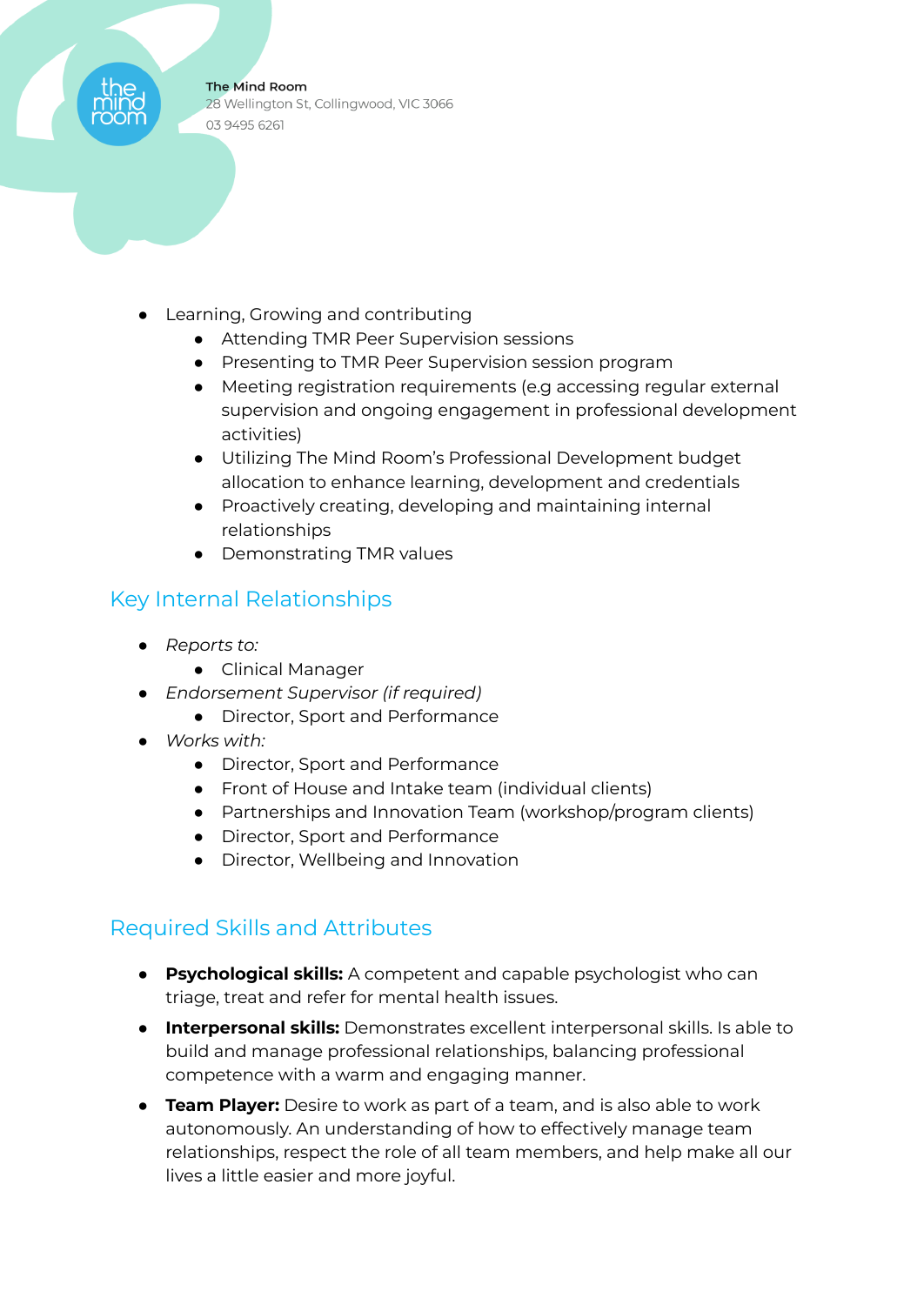- **Strategic thinker:** Able to see the big picture. Can do the work and also knows when to delegate. Will ask questions, test assumptions and bring others along on the journey.
- **Communication skills:** Demonstrates excellent communication skills. Is able to present well in writing and verbally.
- **Facilitation skills:** Ability to hold a room, facilitate a group conversation or present psycho-education content in a clear and engaging manner.
- **Organised:** strong organisational skills, attention to detail and ability to manage time effectively.
- **Motivation:** A genuine interest and motivation to learn, grow and use mental health, wellbeing and performance psychology as a means of improving the lives of others.
- **Integrity:** High level of integrity. Able to effectively manage confidential information and behave in an ethical and professional manner.

## Required Qualifications and Experience

- AHPRA Registered Psychologist
- Knowledge of elite sport industry, environment, systems and athlete issues.
- Proven experience providing individual psychology services to adults.
- Experience in cognitive behavioural and acceptance-based frameworks (e.g. ACT, CBT, DBT).
- Knowledge of mental health issues, systems and industry (e.g., Medicare, private health, ethical and legal issues).
- Knowledge of wellbeing science theory, research and applications
- Experience facilitating psycho-education workshops or presentations
- Stakeholder engagement experience capacity to represent the business to other organisations.

## Highly Desirable

- Experience developing and/or delivering mental health, wellbeing or performance psychology services in high performance sporting environments.
- Sport Psychologist (with strong mental health experience)
- General or Clinical psychologist (with strong sport industry experience)